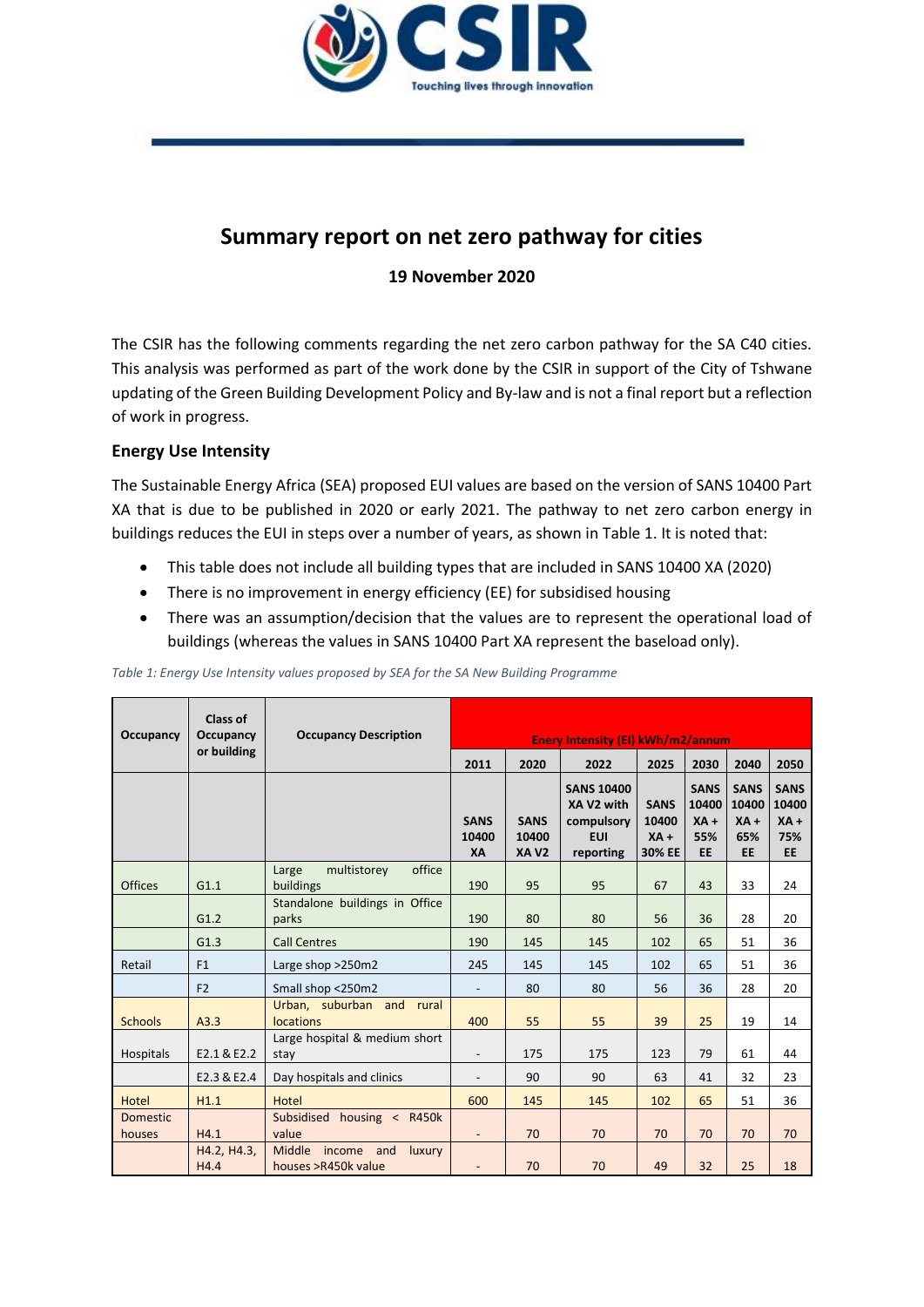# The CSIR evaluated the values and recommends that the values shown i[n Table 2](#page-1-0)

<span id="page-1-0"></span>*Table 2: : Energy Use Intensity values proposed by CSIR for City of Tshwane*

|                                  |                                       |                                   |                                                                                                                                          | Energy Use Intensity (EUI) kWh/m <sup>2</sup> /annum* |                                          |                                          |                                          |                                     |  |
|----------------------------------|---------------------------------------|-----------------------------------|------------------------------------------------------------------------------------------------------------------------------------------|-------------------------------------------------------|------------------------------------------|------------------------------------------|------------------------------------------|-------------------------------------|--|
|                                  |                                       |                                   |                                                                                                                                          | 2020                                                  | 2025                                     | 2030                                     | 2040                                     | 2050                                |  |
|                                  | Occupancy                             | Class of Occupancy or<br>building | <b>Occupancy Description</b>                                                                                                             | <b>SANS</b><br>10400<br>XA V <sub>2</sub>             | <b>SANS</b><br>10400<br>$XA +$<br>30% EE | <b>SANS</b><br>10400<br>$XA +$<br>55% EE | <b>SANS</b><br>10400<br>$XA +$<br>65% EE | <b>SANS</b><br>10400 XA<br>+ 75% EE |  |
|                                  |                                       |                                   |                                                                                                                                          |                                                       |                                          |                                          |                                          | To be reviewed<br>before 2040       |  |
| <b>Public</b><br>gathering/<br>t | entertainmen                          | A1                                | Venues where people gather for<br>sedentary behaviour                                                                                    | 80                                                    | 56                                       | 36                                       | 28                                       | 20                                  |  |
|                                  |                                       | A1                                | Venues where people gather for<br>non-sedentary behaviour                                                                                | 120                                                   | 84                                       | 54                                       | 42                                       | 30                                  |  |
| Theatrical                       |                                       | A2                                | Theatres and cinemas                                                                                                                     | 95                                                    | 67                                       | 43                                       | 33                                       | 24                                  |  |
|                                  |                                       | A2                                | Sport performance                                                                                                                        | 120                                                   | 84                                       | 54                                       | 42                                       | 30                                  |  |
| <b>Places</b><br>instruction     | of                                    | A <sub>3</sub>                    | conference halls, auditoria, lecture<br>halls, instruction venues, research<br>intermediate scale<br>laboratories,<br>places of learning | 95                                                    | 67                                       | 43                                       | 33                                       | 24                                  |  |
| Schools                          |                                       | A3                                | Urban, suburban and rural locations                                                                                                      | 55                                                    | 39                                       | 25                                       | 19                                       | 14                                  |  |
| Worship                          |                                       | A <sub>4</sub>                    | Large venues                                                                                                                             | 50                                                    | 35                                       | 23                                       | 18                                       | 13                                  |  |
|                                  |                                       | A4                                | Small venues                                                                                                                             | 45                                                    | 32                                       | 20                                       | 16                                       | 11                                  |  |
| Detention                        |                                       | E1                                | Place of detention                                                                                                                       | 55                                                    | 39                                       | 25                                       | 19                                       | 14                                  |  |
| Hospitals                        |                                       | E <sub>2</sub>                    | Large hospital & medium short stay                                                                                                       | 175                                                   | 123                                      | 79                                       | 61                                       | 44                                  |  |
|                                  |                                       | E <sub>2</sub>                    | Day hospitals and clinics                                                                                                                | 90                                                    | 63                                       | 41                                       | 32                                       | 23                                  |  |
|                                  |                                       | E3                                | Institutional (residential)                                                                                                              | 120                                                   | 84                                       | 54                                       | 42                                       | 30                                  |  |
|                                  |                                       | E4                                | Health care                                                                                                                              | 85                                                    | 60                                       | 38                                       | 30                                       | 21                                  |  |
| Retail                           |                                       | F1                                | Large shop >250m2                                                                                                                        | 145                                                   | 102                                      | 65                                       | 51                                       | 36                                  |  |
|                                  |                                       | F2                                | Small shop <250m2                                                                                                                        | 80                                                    | 56                                       | 36                                       | 28                                       | 20                                  |  |
| Offices                          |                                       | G1                                | Large multi-storey office buildings                                                                                                      | 95                                                    | 67                                       | 43                                       | 33                                       | 24                                  |  |
|                                  |                                       | G1                                | Standalone buildings in Office parks                                                                                                     | 80                                                    | 56                                       | 36                                       | 28                                       | 20                                  |  |
|                                  |                                       | G1                                | <b>Call Centres</b>                                                                                                                      | 145                                                   | 102                                      | 65                                       | 51                                       | 36                                  |  |
| Hotel                            |                                       | H1                                | Hotel                                                                                                                                    | 145                                                   | 102                                      | 65                                       | 51                                       | 36                                  |  |
|                                  |                                       | H <sub>2</sub>                    | Dormitory                                                                                                                                | $70\,$                                                | 49                                       | 32                                       | 25                                       | 18                                  |  |
|                                  |                                       | H <sub>3</sub>                    | Domestic residence                                                                                                                       | 70                                                    | 49                                       | 32                                       | 25                                       | 18                                  |  |
| Dwelling<br>houses               |                                       | H4                                | Subsidised housing < R450k value per<br>unit Category 1 buildings                                                                        | 70                                                    | 49                                       | 49                                       | 49                                       | 49                                  |  |
|                                  |                                       | H4                                | Middle income and luxury houses<br>>R450k value                                                                                          | 70                                                    | 49                                       | 32                                       | 25                                       | 18                                  |  |
|                                  |                                       | H <sub>5</sub>                    | Hospitality                                                                                                                              | 70                                                    | 49                                       | 32                                       | 25                                       | 18                                  |  |
| Legend:                          |                                       |                                   |                                                                                                                                          |                                                       |                                          |                                          |                                          |                                     |  |
| XX                               |                                       |                                   | Occupancy not included in SEA but included in SANS                                                                                       |                                                       |                                          |                                          |                                          |                                     |  |
| $\pmb{\mathsf{x}}$               | Value differs from SEA recommendation |                                   |                                                                                                                                          |                                                       |                                          |                                          |                                          |                                     |  |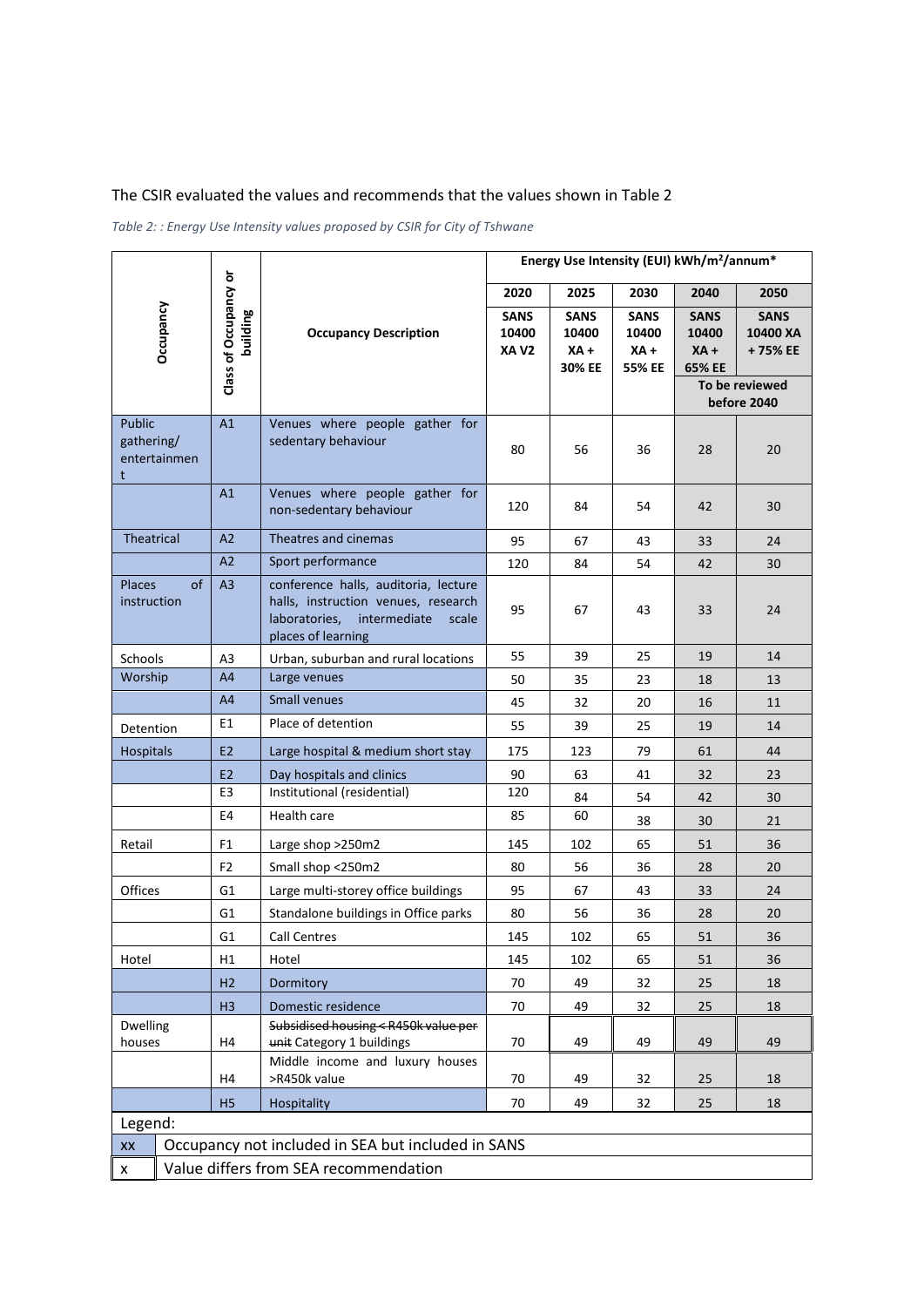The following is noted regarding the CSIR recommendations:

- Includes requirements for subsidised housing (while it can be argued that this is costly, at the same time, this sector possibly has the most to gain).
- Changes subsidised housing to Category 1 buildings (as defined by SANS 10400)
- Includes all the same building categories as in SANS 10400 XA.
- Only stipulate improvement in EE up to 2030 in the By-law; ambitions for 2040 onwards will be in the Policy.

### **Renewable Energy**

The SEA recommendations for renewable energy (RE) is shown in [Table 3.](#page-2-0) The following is noted:

- Assumes operational load = EUI above relative to year.
- No RE required for subsidised housing.

#### <span id="page-2-0"></span>*Table 3: Renewable Energy (RE) requirements proposed SEA for the SA New Building Programme*

|                 | Class of            |                                                 |    | Renewable energy kWh/m2/annum |    |    |                                                                                                                          |             |             |
|-----------------|---------------------|-------------------------------------------------|----|-------------------------------|----|----|--------------------------------------------------------------------------------------------------------------------------|-------------|-------------|
|                 | Occupancy           |                                                 | 20 | 20                            | 20 | 20 | 20                                                                                                                       | 20          | 20          |
| Occupancy       | or building         | <b>Occupancy Description</b>                    | 11 | 20                            | 22 | 25 | 30                                                                                                                       | 40          | 50          |
|                 |                     |                                                 |    | voluntary<br>installation     |    |    | compulsory to<br>meet net zero<br>requirement,<br>but additional<br>voluntary if City<br>able to accept<br>"prosumption" |             |             |
| <b>Offices</b>  | G1.1                | Large multi-storey office<br>buildings          |    |                               |    |    | 43                                                                                                                       | 33          | 24          |
|                 |                     | Standalone buildings in Office                  |    |                               |    |    |                                                                                                                          |             |             |
|                 | G1.2                | parks                                           |    |                               |    |    | 36                                                                                                                       | 28          | 20          |
| Retail          | F1                  | Large shop > 250m2                              |    |                               |    |    | 65                                                                                                                       | 51          | 36          |
|                 | F <sub>2</sub>      | Small shop <250m2                               |    |                               |    |    | 36                                                                                                                       | 28          | 20          |
| <b>Schools</b>  | A3.3                | Urban, suburban and rural<br>locations          |    |                               |    |    | 25                                                                                                                       | 19          | 14          |
| Hospitals       | E2.1 &<br>E2.2      | Large hospital & medium short<br>stay           |    |                               |    |    | 79                                                                                                                       | 61          | 44          |
|                 | E2.3 &<br>E2.4      | Day hospitals and clinics                       |    |                               |    |    | 41                                                                                                                       | 32          | 23          |
| <b>Domestic</b> |                     | Subsidised housing < R450k                      |    |                               |    |    |                                                                                                                          |             |             |
| houses          | H4.1                | value                                           |    |                               |    |    | $\Omega$                                                                                                                 | $\mathbf 0$ | $\mathbf 0$ |
|                 | H4.2, H4.3,<br>H4.4 | Middle income and luxury<br>houses >R450k value |    |                               |    |    | 32                                                                                                                       | 25          | 18          |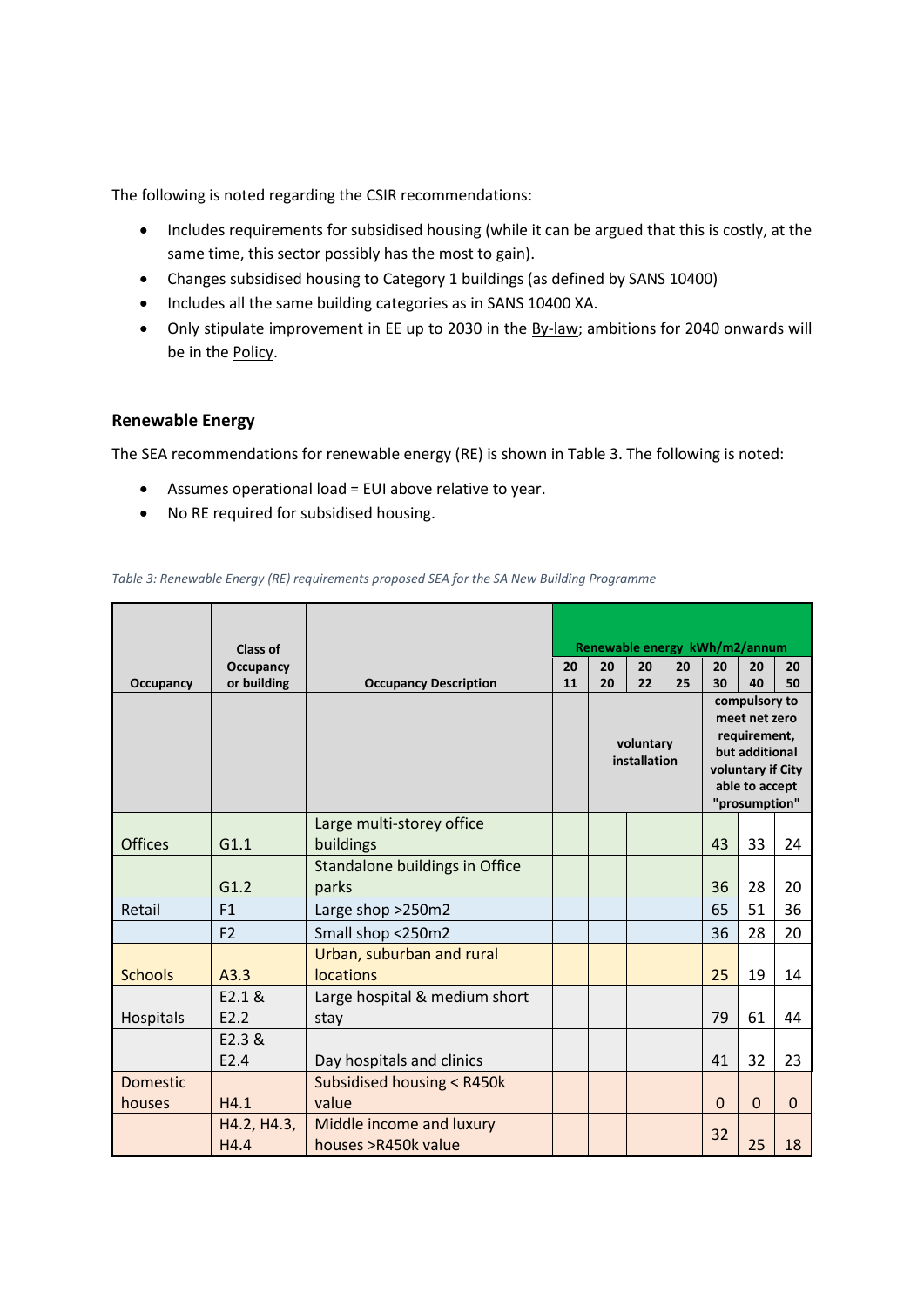#### The CSIR recommends the RE requirements as shown i[n Table 4.](#page-3-0)

<span id="page-3-0"></span>*Table 4: Renewable Energy (RE) requirements proposed by CSIR for City of Tshwane*

|                                    | Occupancy<br>Class         |                                                                                                                                    | Percentage annual demand met through<br>renewable energy |      |                                            |      |      |  |
|------------------------------------|----------------------------|------------------------------------------------------------------------------------------------------------------------------------|----------------------------------------------------------|------|--------------------------------------------|------|------|--|
| Occupancy                          |                            | <b>Occupancy Description</b>                                                                                                       | 2020                                                     | 2025 | 2030                                       | 2040 | 2050 |  |
|                                    |                            |                                                                                                                                    | voluntary<br>installation                                |      | compulsory to meet net<br>zero requirement |      |      |  |
| <b>Public gathering</b>            | A1                         | Venues where people gather for sedentary<br>behaviour                                                                              |                                                          | 25%  | 100%                                       | 100% | 100% |  |
|                                    | A1                         | Venues where people gather for non-<br>sedentary behaviour                                                                         |                                                          | 25%  | 100%                                       | 100% | 100% |  |
|                                    | A <sub>2</sub>             | Theatres and cinemas                                                                                                               |                                                          | 25%  | 100%                                       | 100% | 100% |  |
|                                    | A <sub>2</sub>             | Sport performance                                                                                                                  |                                                          | 25%  | 100%                                       | 100% | 100% |  |
| of<br><b>Places</b><br>instruction | A <sub>3</sub>             | conference halls, auditoria, lecture halls,<br>instruction venues, research laboratories,<br>intermediate scale places of learning |                                                          | 25%  | 100%                                       | 100% | 100% |  |
| Schools                            | A <sub>3</sub>             | Urban, suburban and rural locations                                                                                                |                                                          | 25%  | 100%                                       | 100% | 100% |  |
| Worship                            | A <sub>4</sub>             | Large venues                                                                                                                       |                                                          | 25%  | 100%                                       | 100% | 100% |  |
|                                    | A4                         | <b>Small venues</b>                                                                                                                |                                                          | 25%  | 100%                                       | 100% | 100% |  |
| Detention                          | E1                         | Place of detention                                                                                                                 |                                                          | 25%  | 100%                                       | 100% | 100% |  |
| Hospitals                          | E <sub>2</sub>             | Large hospital & medium short stay                                                                                                 |                                                          | 25%  | 50%                                        | 50%  | 100% |  |
|                                    | E <sub>2</sub>             | Day hospitals and clinics                                                                                                          |                                                          | 25%  | 50%                                        | 100% | 100% |  |
|                                    | E <sub>3</sub>             | Institutional (residential)                                                                                                        |                                                          | 25%  | 50%                                        | 100% | 100% |  |
|                                    | <b>E4</b>                  | <b>Health care</b>                                                                                                                 |                                                          | 25%  | 50%                                        | 100% | 100% |  |
| Retail                             | F1                         | Large shop >250m2                                                                                                                  |                                                          | 25%  | 100%                                       | 100% | 100% |  |
|                                    | F <sub>2</sub>             | Small shop <250m2                                                                                                                  |                                                          | 25%  | 100%                                       | 100% | 100% |  |
| Offices                            | G <sub>1</sub>             | Large multi-storey office buildings                                                                                                |                                                          | 25%  | 100%                                       | 100% | 100% |  |
|                                    | G <sub>1</sub>             | Standalone buildings in Office parks                                                                                               |                                                          | 25%  | 100%                                       | 100% | 100% |  |
|                                    |                            | <b>Call Centres</b>                                                                                                                |                                                          | 25%  | 100%                                       | 100% | 100% |  |
|                                    | H1                         | Hotel                                                                                                                              |                                                          | 25%  | 100%                                       | 100% | 100% |  |
|                                    | H <sub>2</sub>             | Dormitory                                                                                                                          |                                                          | 25%  | 100%                                       | 100% | 100% |  |
|                                    | H <sub>3</sub>             | Domestic residence                                                                                                                 |                                                          | 25%  | 100%                                       | 100% | 100% |  |
| Residential                        | H4                         | Subsidised housing < R450k value Category 1<br>buildings                                                                           |                                                          | 10%  | 10%                                        | 10%  | 10%  |  |
|                                    | H4<br>H4<br>H <sub>4</sub> | Middle income and luxury houses >R450k<br>value                                                                                    |                                                          | 10%  | 50%                                        | 100% | 100% |  |

Note that:

- Includes all building types included in EUI table in SANS 10400 XA
- Rather than being prescriptive about operational load, the by-law will stipulate a percentage of the energy being provided from renewable energy sources (whether on-site or off-site).